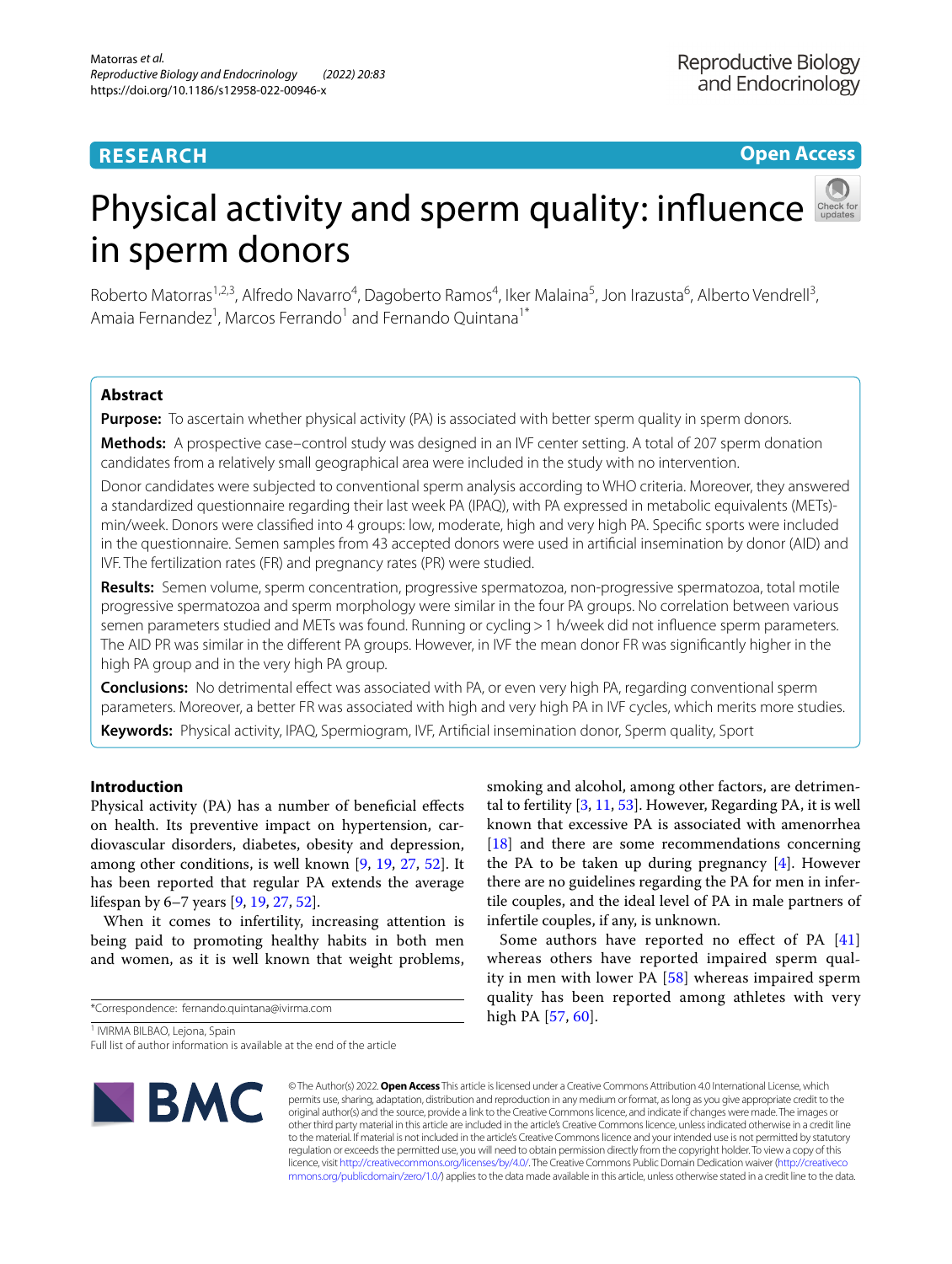Several mechanisms have been proposed by which PA may infuence seminal quality. Regular exercise could decrease oxidative stress by promoting antioxidant enzyme activity and upregulating endogenous antioxidant defense [[20](#page-8-7), [48,](#page-9-6) [49](#page-9-7), [56\]](#page-9-8). On the other hand, highintensity PA could alter the oxidant/antioxidant balance [[16](#page-8-8)]. In addition, there are controversial reports on hormonal changes at the hypothalamic, testicular and adrenal levels as a function of PA intensity [\[39\]](#page-8-9).

However, there are many clinical and demographic parameters that can be linked both with PA and sperm quality such as youth, socioeconomic status, healthy diet and health status. On the other hand, obesity, smoking, drug consumption, alcohol and a number of health conditions, all of them associated with impaired sperm quality [[24,](#page-8-10) [25](#page-8-11), [54](#page-9-9), [61\]](#page-9-10) are less frequent in physically active men. Another constraint of previous reports is population recruitment. Since sperm analysis is seldom performed in unselected populations, most studies center on infertile patients or on men practicing a sport, or even elite athletes  $[14, 32, 33, 59, 62]$  $[14, 32, 33, 59, 62]$  $[14, 32, 33, 59, 62]$  $[14, 32, 33, 59, 62]$  $[14, 32, 33, 59, 62]$  $[14, 32, 33, 59, 62]$  $[14, 32, 33, 59, 62]$  $[14, 32, 33, 59, 62]$ . Therefore, we have focused our study on a population which shares a number of characteristics with the unselected demographic: sperm donors.

Moreover, most previous studies have considered only the sportive PA, ignoring non-recreational activities such as walking, which can represent a considerable proportion of daily PA. Non-recreational activity is covered in the IPAQ [[23](#page-8-15)] which is the method we used.

Finally, there is general agreement that the WHO classical sperm analysis has its limitations as a predictor of fertility status [[36,](#page-8-16) [42](#page-9-13)]. A number of authors have highlighted oxidative stress as a major cause of male infertility but there is no agreement concerning the best method to assess it or the cutoff points of normality [[15,](#page-8-17) [36](#page-8-16)]. Moreover, while the best marker of good sperm quality is a natural pregnancy, the absence of pregnancy does not imply that sperm quality is poor, since it could be due to concomitant female factors.

Since PA remains relatively stable over time [\[46](#page-9-14)], the study of PA during a randomly selected week could give good information on PA during the last months, where the most important steps of spermatogenesis take place. Therefore, the aim of our study was to evaluate whether PA performed 1 week before sperm analysis could be an indicator of sperm quality.

In our study, we have included not only classical sperm parameters, but also PR rates in AID cycles and fertilization rates in IVF cycles, although it is controversial whether high quality sperm samples in ART produce higher PR than normal-quality sperm samples.

<span id="page-1-0"></span>**Table 1** Demographic characteristics of sperm donation candidates

|                                                                    | Mean $\pm$ SD     | Median (IC95_inf - IC95_sup) |
|--------------------------------------------------------------------|-------------------|------------------------------|
| Age (years)                                                        | $23.23 \pm 4.61$  | $22.0(22.6 - 23.87)$         |
| Weight (kg)                                                        | $72.71 + 8.84$    | 71.0 (74.47 - 73.96)         |
| Height (m)                                                         | $1.77 + 0.06$     | $1.77(1.76 - 1.78)$          |
| BMI (kg/m2)                                                        | $23.24 \pm 2.35$  | 23.3 (22.91 - 23.57)         |
| Glucose (mg/dL)                                                    | $93.60 \pm 13.09$ | $91.0(91.23 - 95.97)$        |
| Hematocrit (%)                                                     | $44.98 \pm 4.21$  | 45.1 (44.22 - 45.75)         |
| Hemoglobin (g/dL)                                                  | $15.25 \pm 2.80$  | 15.0 (14.74 - 15.75)         |
|                                                                    | $\frac{0}{0}$     |                              |
| University students                                                | 43 (89/207)       |                              |
| Smoking                                                            | 22.7 (47/207)     |                              |
| occasional regular vs<br>Occasional-regular<br>alcohol consumption | 81.8 (169/207)    |                              |
| alcohol consumption<br>vs Occasional illicit<br>drug use           | 6.8(14/207)       |                              |

#### **Material and Methods**

The population under study consisted of 207 potential donor candidates at the IVI Bilbao assisted reproduction clinic (Basque Country, Spain) from September 2015 to June 2018. During that period, all the candidates applying to be a sperm donor at our clinic were invited to participate in the study. All of them came from our geographical area, which has about 1,110,000 inhabitants and covers 2200 km2 . In our country, sperm donation is anonymous, and although payment is not permitted, the law allows a compensatory reimbursement.

The study was approved by our Institutional Review Board (CEIC Euskadi PI2015033) and it was registered on ClinicalTrials.gov (Identifer: NCT02683057). All the participants signed a written consent to participate in the study.

During the frst visit, all of the potential donors underwent a psychophysical examination and also completed a questionnaire concerning demographics, medical and reproductive history, medication (antibiotics, antidepressants, hormones and illicit drug consumption) and smoking habits. The examinations performed were a physical examination, biometric measurement, glucose analysis, hematocrit and hemoglobin measurement, and sperm analysis. The main characteristics of sperm donation can-didates are given in [Table 1.](#page-1-0) They were specifically asked about their PA. No comments were made to the potential donors concerning the hypothetical efects of PA on sperm quality. Their PA was researched by means of the IPAQ test [\[23\]](#page-8-15).

The IPAQ is a standardized and internationally validated method that evaluates the physical activity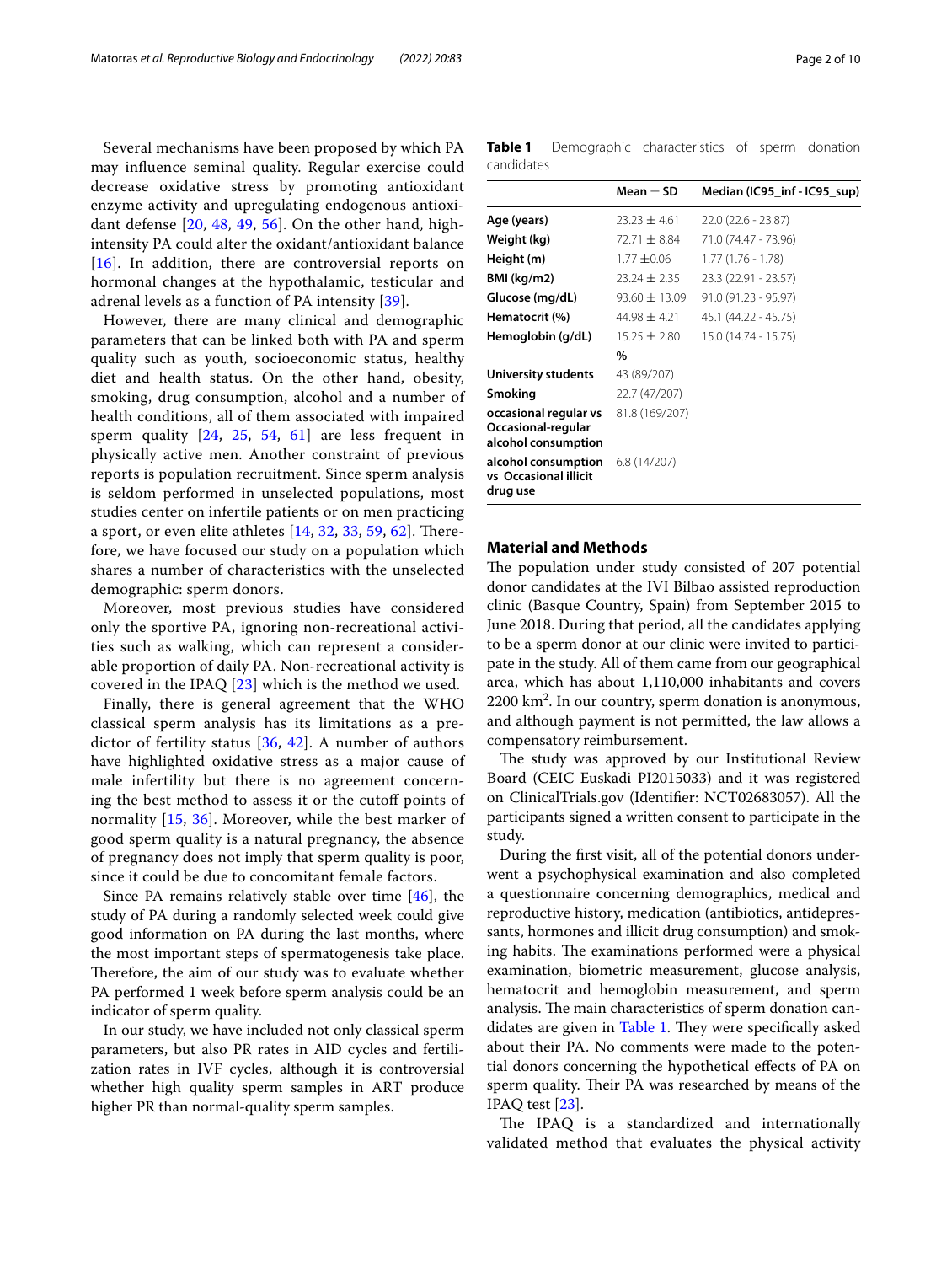performed in the last week by means of a questionnaire. It has been shown to correlate well with physical activity performed in the preceding weeks and with that performed in a typical week [\[12,](#page-8-18) [56](#page-9-8)], as well as with that measured by accelerometers [[45\]](#page-9-15).

The methodology applied has been described previously [\[22](#page-8-19)]. On the day of the sperm sample collection, donors were requested to fll out the short version of the IPAQ. The purpose of the questionnaire was to gather information on the participants' PA during the previous week in terms of frequency (days per week) and duration (minutes per week), and this was classifed into three categories according to intensity: vigorous PA, moderate PA, or walking activities [[23](#page-8-15)]. Vigorous PA corresponds to activities that take hard physical efort and make breathe much harder than normal like heavy aerobics, lifting, digging, or fast bicycling. Moderate PA refer to activities that take moderate physical effort and make breathe somewhat harder than normal, like bicycling at a regular pace, carrying light loads, or doubles tennis. In vigorous and moderate PA only those PA done for at least 10 min at a time are taken into account. Light activity corresponds to walking (at work, at home, walking to travel from place to place, and any other walking done solely for recreation or sport) [[23](#page-8-15)]. The intensity of the PA was estimated using metabolic equivalents (METs). For each level of physical activity, the average METs were calculated using the compendium by Ainsworth [\[2](#page-8-20)] attributing 8 METs for Vigorous PA, 4 METs for Moderate PA and 3.3 METs for Walking. Using these measurements, the results of the short version of the IPAQ were calculated, obtaining a total PA score in METs-min/week. Following the IPAQ indications, individuals were classifed according to their total PA scores into three groups from lowest to highest PA intensity. In addition, the group with the highest intensity was divided into two subgroups, obtaining a classifcation of four intensities according to its result in MET-min/week: low  $(\leq 599)$ , moderate (600–2999), high (3000–5999) and very high ( $\geq$  6000). Participants reported which sports they practiced and how many hours they dedicated to each of them during the week before answering the questionnaire.

Sperm analysis was carried out blind, without knowing the IPAQ results, by the same investigator (FQ). All samples were produced after 3–5 days of sexual abstinence.

Sperm analysis was performed as follows. Ejaculates were analyzed according to the World Health Organization (WHO) manual for examining and processing human semen [[63](#page-9-16)]. Concentrations of sperm and concentrations of motile sperm were determined by a Makler counting chamber (Sef Medical Instruments, Israel) using standard clinical procedures.

Visually assessed sperm motility, which indicates the percentage of sperm with progressive and non-progressive movement (WHO manual 2010) was calculated by using concentration values for sperm and motile sperm. Total numbers of sperm and total numbers of motile sperm were estimated by multiplying the respective concentrations by semen volume, which was measured by pipette. For the assessment of morphology, the criteria of the 2010 WHO Manual were used where the strict criteria < 4% was applied  $[40]$  $[40]$ . Anything below this value was considered teratozoospermia. Morphology data were obtained by counting 200 spermatozoa.

If the candidates had greater than 70 million sperm in their ejaculate, they underwent genetic testing, semen culture and blood testing applicable to the donor selection process. Once donors were accepted, if on subsequent donations, there was less than 50 million sperm in the ejaculate, they were excluded from the program. The donors were subsequently underwent psychological evaluations. Sperm donors at our clinic are systematically subjected to the following tests and evaluations: 1) general blood analysis, hemogram, blood group, 2) B and C hepatitis, syphilis, VIH tests 3) cultures to rule out Gonococcus, chlamydia 4) karyotype and systematic investigation of recessive diseases, ruling out candidates who are cystic fbrosis carriers 5) post-thawing sperm survival analysis.

Of the 207 candidates, 43 made it into the donation program. Sperm samples were managed as previously reported  $[35, 38]$  $[35, 38]$  $[35, 38]$  $[35, 38]$ . They were then concentrated by volume of ejaculate and centrifuged at 300-400 g for 5–10 min. Donor semen was diluted 1:1 in TEST cryoprotectant medium, and cooled  $(2-8 \text{ °C})$  for 45 min in a refrigerator. Finally, a -78 °C CO2 dry ice mould was made and used to make several homogeneous pellets. After 2–3 min they were transferred to a 4.5 mL NUNC cryotube (Sigma Aldrich) and completely immersed in liquid N2 at -196ºC until subsequent thawing. For thawing, the cryotube was placed in a container with water at  $37^{\circ}$ C for  $15-20$  min. The samples were then prepared using Allgrad 45% and Allgrad 90% density gradients (AG 45–050 and AG90-050 LifeGlobal Group, Europe). They were centrifuged for 15 min at 300 g and resuspended in Ferticult culture medium (FertiCult™ IVF medium, FER-TIPRO NV, Industriepark Noord 32, B-8730 Beernem, Belgium) for subsequent intrauterine insemination or IVF. The sperm samples were used in 596 AID cycles and in 209 IVF cycles (2120 oocytes).

The patient inclusion criteria for artificial insemination by donor (AID) cycles were all of the following: 1) absence of male partner or ICSI inability/failure because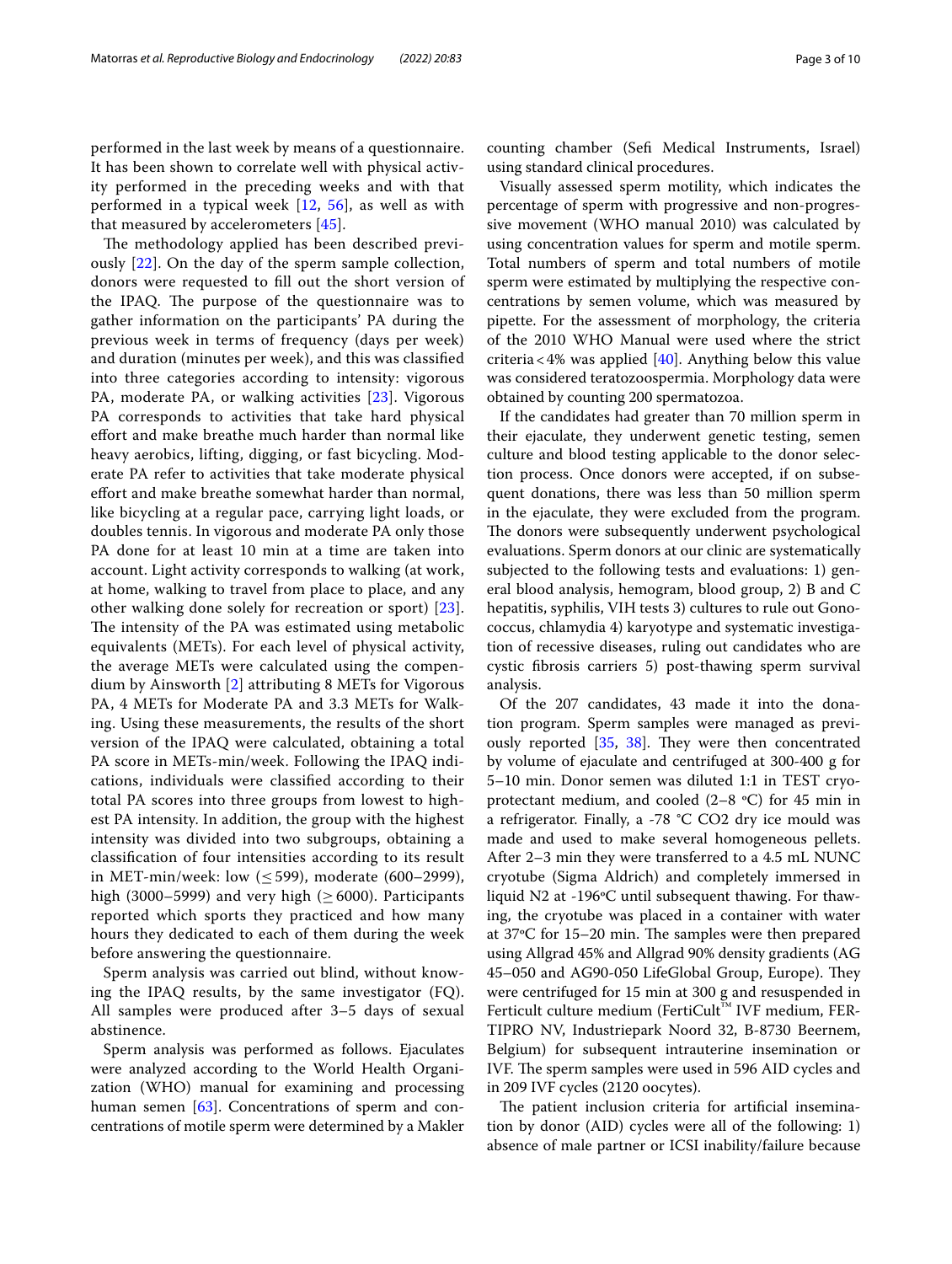of male factor; 2) woman's age<38 years; 3) normal patency assessed by hysterosalpingography; 4) normal uterine cavity assessed by vaginal ultrasound; 5) no evidence of pelvic abnormalities assessed by ultrasound; 6) absence of infectious, metabolic and systemic disorders; 7) body mass index<37; 8) Anti-Müllerian hormone>0.4 ng/ml; 9) no suspicion of endometriosis; 10) absence of anovulatory disorders or, if present, good response to gonadotrophin treatment.

The AID method has been reported previously [\[34](#page-8-24)]. Briefy, it consisted of the following. Depending on the pregnancy outcome, up to 6 cycles of IUI with one insemination per cycle were performed for all IUI/AID patients. Our protocol consisted of a) modifed natural cycle, with ultrasound and estradiol monitoring and hCG triggering, with progesterone luteal phase support or b) ovarian stimulation with 50–100 IU of recombinant FSH (depending on age, AMH, body mass and previous responses) with ultrasound and estradiol monitoring and hCG triggering, with progesterone luteal phase support. The natural cycle was used in the first 3 cycles in women without ovulatory disorders if the age was  $<$  35, whereas stimulation was used in the remaining cases.

The criteria for IVF cycles with a sperm donor were: 1) AID failure; 2) absence of male partner and abnormal tubal patency or age>38 years; 3) ICSI inability/failure because of male factor. The requirements for IVF-SD cycles were: 1) normal uterine cavity assessed by vaginal ultrasound; 2) absence of infectious, metabolic, systemic disorders; 3) body mass index<37; 4) Anti-Müllerian hormone>0.4 ng/ml. Oocyte donation cycles, preimplantation genetic analysis cycles and oocyte accumulation cycles were not included.

The IVF-ICSI method has been reported previously [[36,](#page-8-16) [37\]](#page-8-25). Briefy, it consisted of the following. A month before ovarian stimulation, contraceptive pills were administered for 10–15 days. If ovarian quiescence was detected, the contraceptive pill was interrupted and 5 days later ovarian stimulation was started. Stimulation was performed with only recombinant FSH in women  $\leq$  35 years and with recombinant FSH and HMG in women>35 years. Doses were adjusted depending on age, AMH, body mass and previous responses. In cases with $\leq$ 12 oocytes, triggering was carried out with rechCG, and fresh single embryo transfer was performed on day 5. In cases where≥13 oocytes were expected, triggering was carried out with triptorelin and day 5 single embryo cryotransfer was scheduled. In cryotransfer cycles, endometrial preparation was performed with oral estrogens (6 mg/day) or estrogen patches (150 mg/48 h), and when 7 mm of endometrial diameter and trilaminar phase were achieved, progesterone was started and embryo transfer was performed 5 days later.

The PA status of the donor was unknown to the recipient couples as well as to the attending gynecologists and the biologists selecting the sperm sample, both in AID and IVF.

The IVF laboratory policy with donor sperm consisted of applying conventional IVF in cases with a good expected fertilization rate (woman's age<37, no previous fertilization failure or poor fertilization rate, no previous AID failure, and no suspicion of poor oocyte quality). In the remaining cases, ICSI or IVF-ICSI were employed.

#### **Statistical analysis**

The results obtained were checked for normality. Mean/ median values were compared by means of ANOVA if they had a normal distribution, or by means of Kruskal– Wallis in non-normal distributions. In the p value comparison by pairs, the Benjamini and Hochberg (1995) correction was applied. Correlation was assessed by means of the Pearson correlation coefficient.

We analyzed separately the infuence of the two sports most frequently practiced by our population: running and cycling. Other sports were not analyzed because the number of donor candidates who practiced them was small, precluding their statistical analysis.

The ART outcomes were expressed as follows. Pregnancy was defned as the visualization of the gestational sac on ultrasound performed.For AID, we considered the pregnancy rate (PR); both the global PR (i.e. the number of pregnancies obtained/number of insemination cycles performed) and the mean per-donor PR (i.e. the mean of the quotient number of pregnancies/number of insemination cycles obtained with each donor). For IVF-ICSI we considered the fertilization rate (FR); both the global FR (i.e. the number of oocytes fertilized/ number of oocytes subjected to fertilization) and the mean per-donor FR (i.e. the mean of the quotient number of fertilized oocytes/ number of oocytes subjected to fertilization obtained with each donor). Mean rates (AID PR and IVF-ICSI FR) were compared by means of the Student t-test, whereas global rates were compared by means of Pearson  $\chi^2$ .

# **Results**

1. Main demographic characteristics ([Table 2](#page-4-0)).

Age, weight, height and body mass index were very similar in the four groups. There were 6 cases in the low PA group, 73 in the moderate, 101 in the high and 27 in the very high PA group.

2. Seminal parameters and PA group (Table [3\)](#page-4-1).

Sperm parameters did not follow a normal distribution. The low PA group had a slightly higher sperm concentration, but without statistical signif-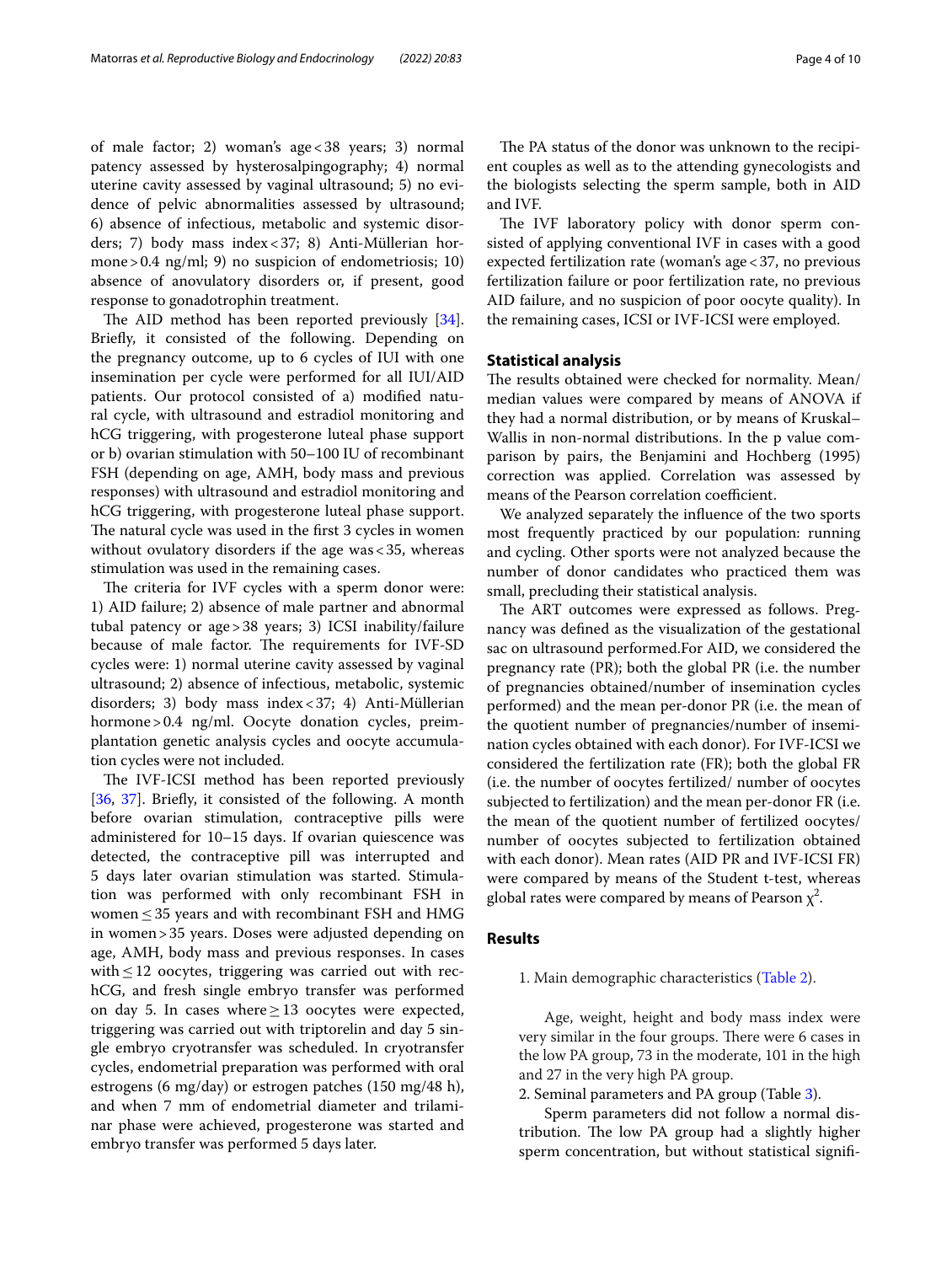|                                               | Low PA $(n=6)$   | Moderate PA $(n=73)$ | High PA $(n=101)$ | Very High PA $(n=27)$ | <b>Normality test</b><br>< 0.001 | p  |  |
|-----------------------------------------------|------------------|----------------------|-------------------|-----------------------|----------------------------------|----|--|
| Age (years)                                   | $22.67 + 5.28$   | $23.11 + 4.47$       | $23.14 + 4.95$    | $23.54 + 4.95$        |                                  | ns |  |
| Weight (kg)                                   | $68.17 \pm 2.64$ | $72.3 \pm 9.02$      | $73.44 + 9.4$     | $71.59 \pm 7.36$      | 0.0179                           | ns |  |
| Height (m)                                    | $1.76 \pm 0.08$  | $1.76 \pm 0.05$      | $1.77 + 0.07$     | $1.76 \pm 0.05$       | 0.2795                           | ns |  |
| BMI (kg/m2)                                   | $22.12 \pm 1.68$ | $23.32 \pm 3.36$     | $23.28 \pm 2.32$  | $23.19 \pm 1.69$      | < 0.001                          | ns |  |
| Glucose (mg/dL)                               | $97 \pm 18.08$   | $88.38 \pm 12.7$     | $93.52 \pm 12.17$ | $95.94 \pm 14.33$     | < 0.001                          | ns |  |
| Hematocrite (%)                               | 48.1 $\pm$ 4.03  | $44.52 \pm 2.66$     | $44.4 + 4.76$     | $46.03 \pm 3.33$      | < 0.001                          | ns |  |
| Hemoglobin (g/dL)                             | $16.27 + 1.12$   | $14.91 \pm 0.93$     | $15.33 \pm 3.61$  | $15.09 + 1$           | < 0.001                          | ns |  |
| University Students (%)                       | 50.0(3/6)        | 41.1 (30/73)         | 44.6 (45/101)     | 40.7 (11/27)          | N/A                              | ns |  |
| Smoking (%)                                   | 16.7(1/6)        | 27.4 (20/73)         | 20.8 (21/101)     | 18.5(5/27)            | N/A                              | ns |  |
| Occasional-regular alcohol<br>consumption (%) | 83.3(5/6)        | 78.1 (57/73)         | 85.1 (86/101)     | 77.8 (21/27)          | N/A                              | ns |  |
| Occasional illicit drug use (%)               | 0.0(0/6)         | 6.8(5/73)            | 7.9 (8/101)       | 3.7(1/27)             | N/A                              | ns |  |

<span id="page-4-0"></span>**Table 2** Comparison of the demographic characteristics in the four groups of physical activity. (PA).No significant differences.N/A = Not applicable; ns= not significant

<span id="page-4-1"></span>**Table 3** Comparison of the sperm parameters in the four physical activity (PA) groups. No significant differences.Ns= not significant

|                                                | Low PA          | <b>Moderate PA</b> | <b>High PA</b>  | Very High PA      | <b>Normality test</b> | p  |
|------------------------------------------------|-----------------|--------------------|-----------------|-------------------|-----------------------|----|
| Volume (cc)                                    | $2.75 + 1.75$   | $7.89 + 1.18$      | $3.3 + 1.53$    | $3.28 + 1.26$     | < 0.001               | ns |
| Concentration (million spermatozoa/cc)         | $70 + 47.02$    | $55.27 + 43.45$    | $56.73 + 37.09$ | $57.3 + 33.61$    | < 0.001               | ns |
| Progressive spermatozoa (%)                    | $53.5 + 13.52$  | $46.79 + 15.97$    | $47.88 + 17.03$ | $51.15 \pm 16.5$  | 0.0049                | ns |
| Non-progressive spermatozoa (%)                | $7.17 + 3.43$   | $8.79 + 4.33$      | $7.13 \pm 4.07$ | $8.02 + 5.08$     | < 0.001               | ns |
| Total motile progressive (million spermatozoa) | $93.03 + 59.24$ | $75.63 + 74.4$     | $85.6 + 75.55$  | $146.41 + 295.18$ | < 0.001               | ns |
| Normal morphology (%)                          | $3.5 + 1.64$    | $2.54 \pm 1.98$    | $3.03 + 1.75$   | $3.42 \pm 2.02$   | < 0.001               | ns |

<span id="page-4-2"></span>**Table 4** Sperm parameters among sperm donation candidates according to time devoted to running or cycling. No significant diferences

| Sport                                             | Cycling            |                         |      | Running                              |                 |       | <b>Cycling vs Running</b> |                   |       |
|---------------------------------------------------|--------------------|-------------------------|------|--------------------------------------|-----------------|-------|---------------------------|-------------------|-------|
| Time spent on sport per week                      | $\leq$ 1h (n = 18) | $> 1h (n = 17)$         | D    | $\leq$ 1h (n = 37)                   | $> 1h (n = 29)$ | p     | Cycling                   | Running           | p     |
| Volume (cc)                                       | $3.28 \pm 1.51$    | $3.83 + 2.02$           | 0.37 | $3.23 \pm 1.34$                      | $3.20 \pm 1.62$ | 0.94  | $3.55 \pm 1.76$           | $3.22 \pm 1.46$   | 0.157 |
| Concentration (million sperma-<br>tozoa/cc)       | $58.36 \pm 33.98$  | $73.67 + 46.74$         | 0.27 | $66.62 + 42.02$                      | $63.23 + 34.56$ | 0.73  | $65.80 + 40.18$           | $65.13 \pm 38.74$ | 0.825 |
| Progressive spermatozoa (%)                       | $50.88 + 15.36$    | $47.28 \pm 16.75$       | 0.51 | $49.45 \pm 15.93$                    | $49.78 + 14.97$ | 0.93  | $49.13 + 16.04$           | $49.60 \pm 15.51$ | 0.78  |
| Non-progressive spermatozoa<br>(9/6)              | $6.76 \pm 3.13$    | $7.89 \pm 4.83$         | 0.42 | $7.48 + 4.40$                        | $6.59 + 2.97$   |       | $0.36$ $7.31 + 3.96$      | $7.09 + 3.77$     | 0.808 |
| Total motile progressive (million<br>spermatozoa) | $104.04 \pm 90.41$ | $118.39 \pm 93.64$ 0.65 |      | $102.32 \pm 74.75$ 91.56 $\pm$ 60.14 |                 | 0.53  | $+91.98$<br>111.01        | $97.59 + 68.33$   | 0.547 |
| Normal morphology (%)                             | $3.07 + 1.91$      | $7.89 + 1.64$           | 0.78 | $3.25 + 1.60$                        | $3.25 + 2.01$   | 1.00. | $2.98 \pm 1.78$           | $3.25 \pm 1.78$   | 0.147 |

cance. The group with very high PA had somewhat higher total motile spermatozoa but without statistical significance. There were no significant differences in any of the sperm parameters considered. No correlation was found between PA and any of the analyzed sperm parameters (Fig. [1](#page-5-0)). 3. Specifc sports [\(Table 4\)](#page-4-2).

Among 35 men reporting cycling, sperm parameters were similar in those who cycled $\leq 1$  h per week ( $n=18$ ) and in those cycling > 1 h per week  $(n=17)$ . When different cut-offs were considered, similar results were obtained (data not shown). Among 66 men reporting running, sperm parameters were similar in those who run $\leq 1$  h per week ( $n=37$ ) and in those running > 1 h per week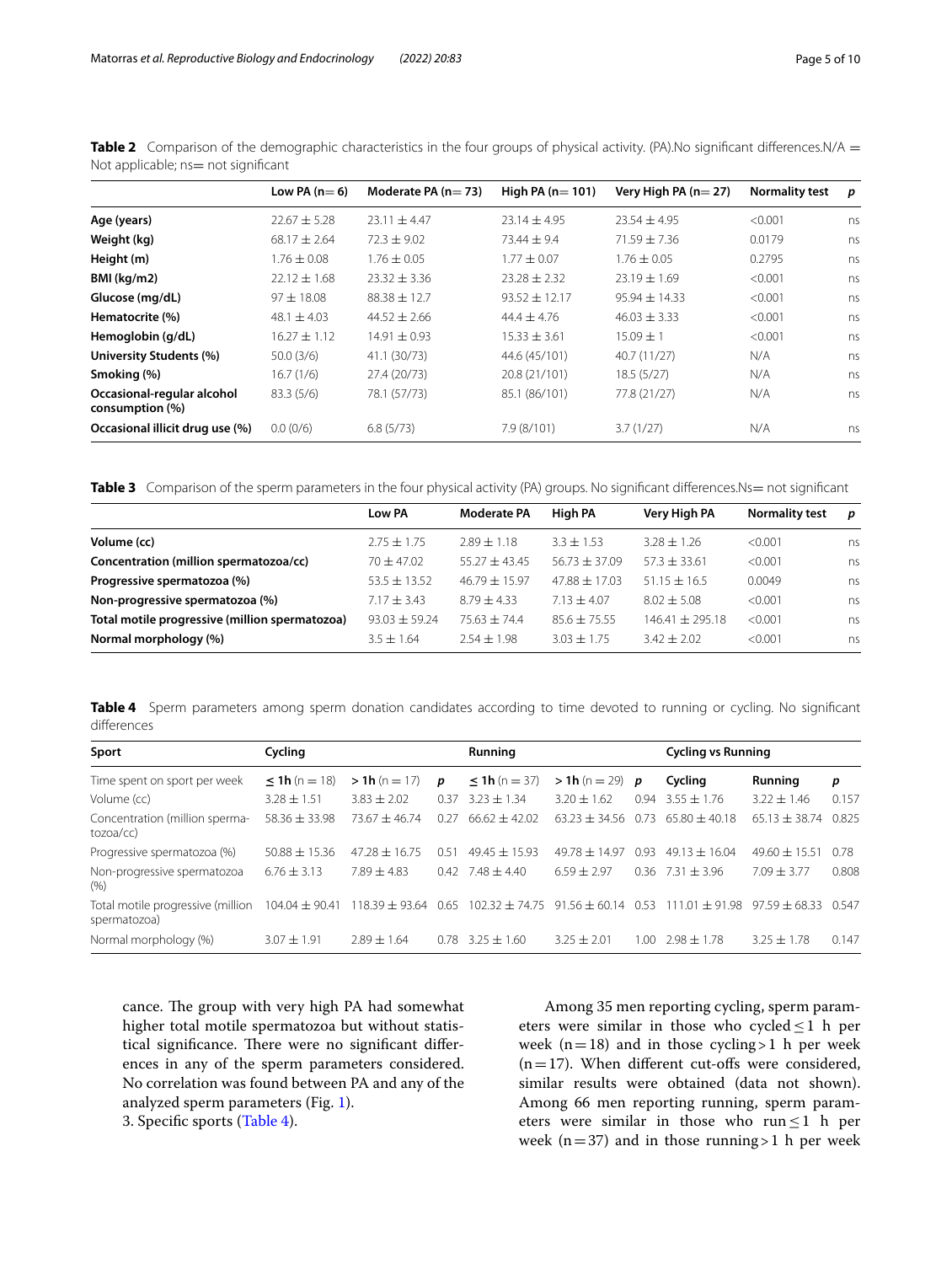<span id="page-5-1"></span>**Table 5** Pregnancy rates obtained in artificial insemination donors and IVF/ICSI according to the physical activity of the donors. Signifcant diferences in mean donor fertilization rate in ICSI/IVF (%) when comparing moderate PA with high PA and moderate PA with very high PA. No significant differences in the mean age of the treated women.\* = comparison of Moderate PA vs High PA; \*\* = comparison of Moderate PA vs Very High PA;\*\*\* = comparison of High PA versus Very High PA

|                                                   | Mean per donor<br>fertilization rate in ICSI/<br><b>IVF (%)</b> | High PA $(n=22)$ |                   | Very High PA $(n=6)$ P      |  |
|---------------------------------------------------|-----------------------------------------------------------------|------------------|-------------------|-----------------------------|--|
| Global AID pregnancy rate (%)                     | $74.24 \pm 10.10$                                               | $25.5 \pm 13.14$ | $13.82 \pm 13.53$ | *0.900; **0.360; ***0.220   |  |
| Mean donor pregnancy rate in AID (%)              | 23.47 (50/213)                                                  | 24 (66/275)      | 20.3 (22/108)     | *0.890; ** 0.520; *** 0.440 |  |
| Global IVF/ICSI fertilization rate (%)            | $62.0 \pm 15.22$                                                | $68.55 \pm 8.15$ | $76.17 \pm 13.6$  | *0.110: ** 0.060: *** 0.099 |  |
| Mean per donor fertilization rate in ICSI/IVF (%) | 63.52 (390/614)                                                 | 69.04 (787/1140) | 72.13 (264/366)   | *0.018; **0.006; ***0.260   |  |



<span id="page-5-0"></span> $(n=29)$ . When different cut-offs were considered, similar results were obtained (data not shown). There was also no diference in sperm parameters between cyclists and runners.

# 4. Impact of PA in ART [\(Table 5\)](#page-5-1).

Of the 207 candidates, 43 were used in our ART program when the study was performed. Of the 6 donors with low PA, none had yet been used at the time of the study. This was due to chance reasons and was not related to either the study design or the policy of our sperm donation program. There were no diferences concerning the mean age of the treated women. In AID, the global PR and the mean

donor PR were similar in the 3 groups of PA.In IVF/ICSI, the global FRs rates were  $62\% \pm 15.22$ ,  $68.55\% \pm 8.15$  and  $76.17\% \pm 13.6$  in the moderate, high and very high PA group. Comparing the moderate with the very high PA group and the high with the very high PA group, the diferences were close to the signifcance threshold.When the mean per donor FR was calculated in each PA group, both the very high PA group (72.13%; 264/366) and the high PA group (69.04%; 787/1140) had a signifcantly higher fertilization rate than the moderate PA group (63.52%; 390/614) (Pearson  $\chi$ 2=5.52 and 7.66;  $p=0.0056$  and 0.018). The main demographic char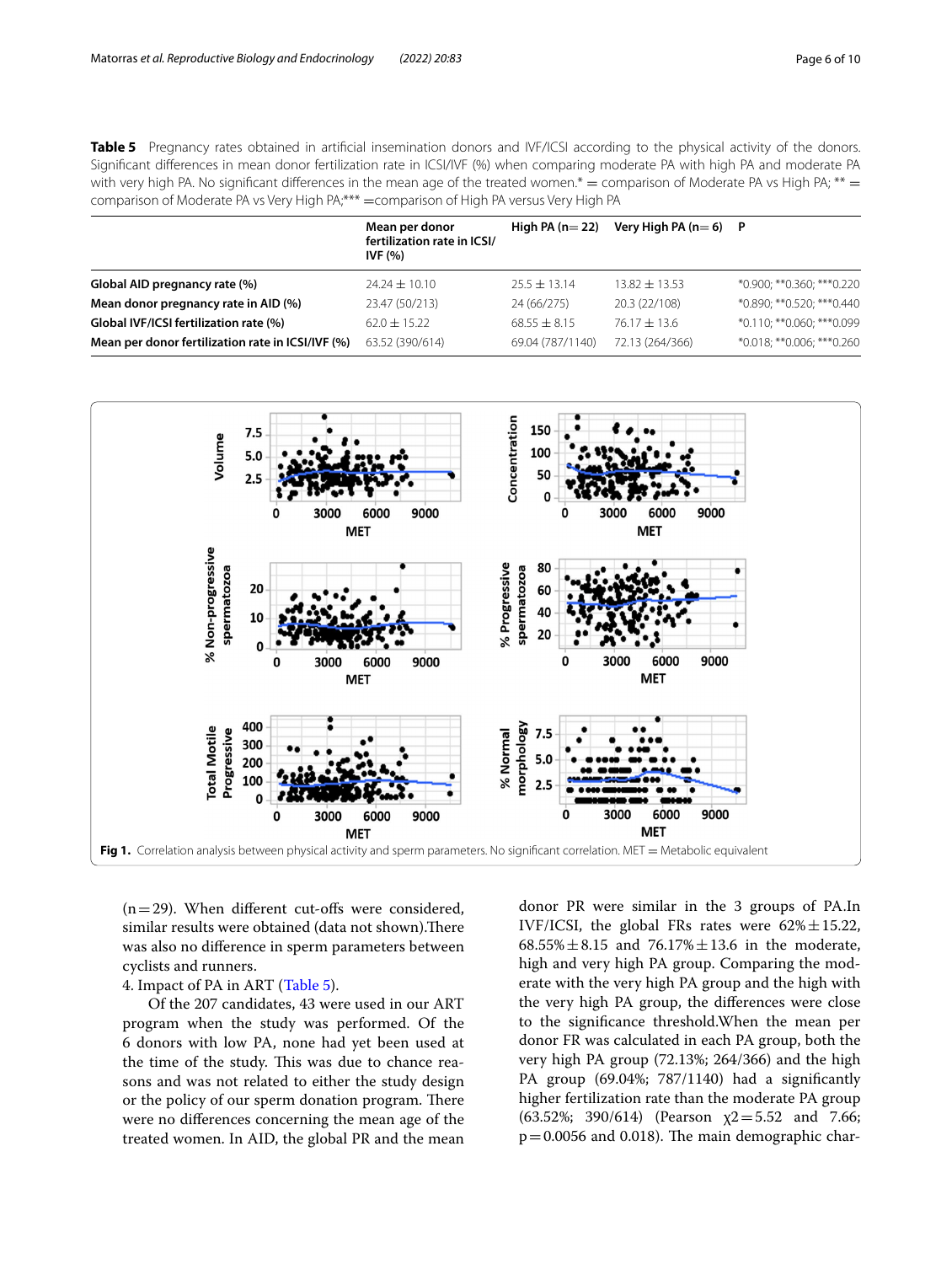acteristics were very similar in the three PA groups (Suppl table 1).

# **Discussion**

There is general agreement regarding the beneficial health effects of PA on health  $[1, 29]$  $[1, 29]$  $[1, 29]$ . However, there is some concern regarding the efects of very intense PA on health. Thus a number of conditions have been associated with very intense PA, such as risk of atrial fbrillation, coronary artery disease, and malignant ventricular arrhythmias, sudden cardiac death [\[28](#page-8-28), [43](#page-9-17)] and orthopedic overuse injuries [\[44](#page-9-18)]. It has been reported that light/ moderate PA increases life expectancy, but people who chronically log very high doses of vigorous PA appear to lose most or all of the protection against early mortality and CV [[43](#page-9-17)].

In the case of male fertility and PA, it is not clear whether there is an optimal level of PA and if some patients should be encouraged to increase or decrease their PA. In a recent meta-analysis [[21\]](#page-8-29) it was shown that both mean-intensity recreational activity and highintensity recreational activity were associated with better sperm quality. On the other hand, in elite athletes physical activity was correlated with a decline in sperm quality [[22\]](#page-8-19).

Our study did not show any adverse efects of high PA, even of very high PA, on sperm quality. Moreover, multivariate analysis showed no correlation of PA with sperm parameters.

Our results are in agreement with those obtained in a study performed also in Spain, in volunteer university students [[41\]](#page-9-2). However, our results disagree with those of a recent study performed in China, also in sperm donors [[56\]](#page-9-8) where the increase in PA was associated with better sperm quality. We think that the discrepancies may be due to the diferences in sample population, both ethnic and geographical as well as age and sample obtainment. Our donors were all Caucasian, their mean age was 24.5 (compared with 28.5 in Sun's report) and the mean abstinence time was 4 days (vs 6.2 in Sun). Moreover, it has to be highlighted that the proportion of donor candidates with low PA was very small in our population. Thus, in our population only 2.9%  $(6/207)$  of participants had<600 METs, whereas in Sun's study the median of METs in the frst quartile was 526.

Our study has some limitations. On the one hand, we have studied only one sample per donor, and variability in sperm parameters is well known  $[8, 10]$  $[8, 10]$  $[8, 10]$ . Although from an individual point of view more than one sperm analysis should be performed, there appear to be limited advantages to using more than one semen sample in epidemiological studies [\[7](#page-8-32), [41](#page-9-2), [55\]](#page-9-19). Additionally, PA was measured by means of the IPAQ questionnaire, which has its limitations, as with all questionnaires. However, the IPAQ has shown a good correlation with the PA measured by accelerometers [\[12](#page-8-18), [45](#page-9-15)] and it has also been validated in our population [\[50\]](#page-9-20). Although a measurement error cannot be discarded, the measurement errors, if any, are more likely to be non-diferential (i.e. unrelated to the semen quality parameters). On the other hand, since our study was observational, a number of confounding factors cannot be ruled out, such as social status, economic income, health preoccupation, health status and ethnic background, which could have had an impact on sperm quality. However, all our sperm donors were Caucasians, and of a similar social background. Moreover, they were young, almost all with normal weight (98% BMI 19.5–25) and without health problems. We have to highlight that in our area the obesity rate is relatively low (4.9% of males aged 15–29) [\[17](#page-8-33)]. Furthermore, very high PA may be associated with the intake of illicit drugs, which could impair spermatogenesis; in our study, the preselection of the donors included a thorough interview and if illegal drugs were reported, they were excluded as donors. Moreover, in any case, if in some case illegal drug consumption – associated with very high PA – was not reported, it would impair seminal quality, which was not the case in our study, since in high PA group sperm parameters were not impaired. Our study was performed in a young healthy population without fertility problems. Thus, results might not be the same in a different population. However, our results match exactly with those obtained with a similar methodology in the very same geographical area but in males from infertile couples (mean age close to 38 years): neither low nor very high PA activity was associated with higher or lower semen quality [\[21\]](#page-8-29) It has to be stressed that none of our donor candidates were elite athletes, and thus our results may not be extrapolated to this particular demographic.

Our study has the following strengths. The study only recruited healthy young men, whose previous fertility was unknown, and therefore a number of confounding factors were avoided. Moreover, all the potential sperm donors come from the same geographical area, which is relatively small and thus many environmental factors should be controlled. Moreover, various diferent sports were inquired about, the most common of which was running. In agreement with some previous reports [\[22](#page-8-19)], the time dedicated to running did not have an impact on sperm quality. On the other hand, it has been reported that cycling could be one of the most sperm-damaging sports [\[5](#page-8-34), [26\]](#page-8-35). In patients attending an infertility clinic, impaired seminal parameters have been reported among those cycling ≥ 1.5 h per week [\[13](#page-8-36)] and in another, ≥ 5 h per week [\[62\]](#page-9-12), whereas in another study a non-signifcant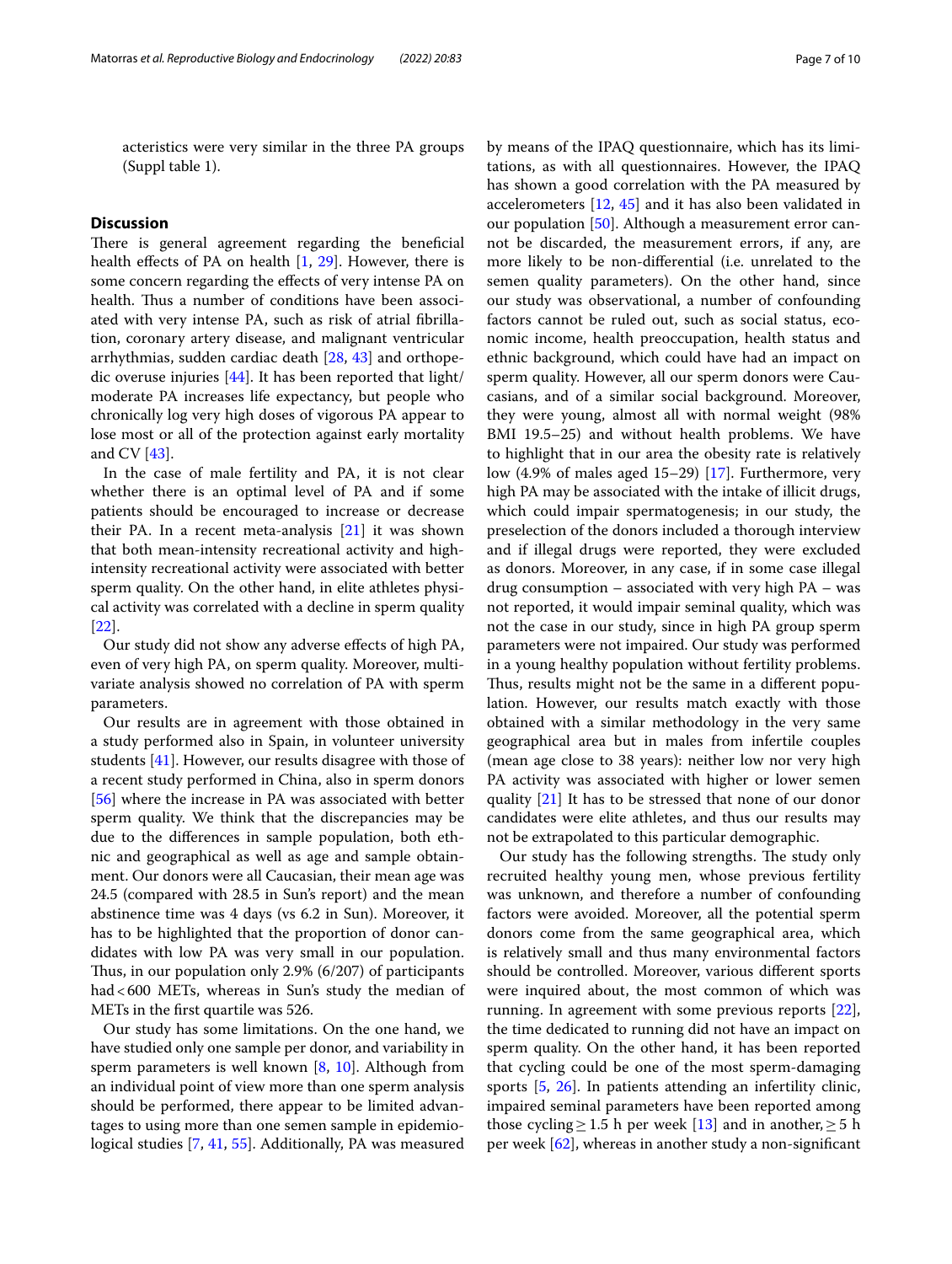trend was reported [[21\]](#page-8-29) However, in our study no diferences in sperm parameters were observed when diferent subgroups in cycling activity were considered, nor when cyclists were compared with runners. However, it must be taken into account that only one sample per potential sperm donor was studied, and that the use of questionnaires always involves a certain degree of inaccuracy.

As a marker of sperm quality in the men fnally accepted as sperm donors at our clinic, our study included the fertility parameters obtained in IVF and AID cycles. In couples where the woman has a normal fertility work-up and undergoes a spontaneous natural cycle, PR is one of the best, if not the best, markers of sperm quality. However, with ART techniques there is some compensation for the reduced fertilization ability of the sperm, especially with ICSI where the fertilization rates obtained with poor quality sperm are very similar to those obtained with normal sperm. Although it is well known that with sperm samples under a cutoff, ART results are lower, it is controversial whether the increase in sperm parameters produces better results above the normality cutoff  $[31, 47]$  $[31, 47]$  $[31, 47]$ .

Our ART analysis, however, seems paradoxical. On one hand in AID, the per-cycle PR was very similar in the different PA subgroups. On the other hand, IVF/ICSI fertilization rates were signifcantly higher in high and very high PA groups compared with moderate PA group. No comparison could be made with low PA since no sample from donors with low PA was employed. In our opinion, this higher FR might refect better sperm functionality associated with PA which could not be shown in AID, since AID PR is infuenced by many female parameters (stimulation protocol/natural cycle, mild undetected tubal conditions, endometrial receptivity), whose infuence on IVF FR is much lower. The most important female factor in IVF fertilization is the woman's age, and this was very similar in the 3 groups considered. Notwithstanding, our results should be interpreted with caution, since the ART population was relatively small and variable in regard to other female characteristics and stimulation protocols utilized.

Although the use of two diferent fertilization techniques could have infuenced the outcome of the fertilization rates, it should be noted that the choice of one or the other was based on maternal criteria (such age and previous fertilization) and not on seminal parameters. Given that the SDs were chosen randomly, without taking into account the fertility characteristics of the recipient, it would not be expected that a diferential bias in the results would be attributed to the use of one or the other fertilization technique. On the other hand, although there is controversy, reproductive outcomes appear to be similar with IVF or ICSI using standard sperm [[6,](#page-8-38) [30](#page-8-39), [51\]](#page-9-22).

From our study, we can conclude that in sperm donor candidates sperm parameters were not infuenced by PA, even in high and very high PA groups. More studies are needed to investigate the better fertilization rates associated with high and very high PA in IVF cycles. In our opinion, from the male fertility point of view for the time being, there is no evidence to give recommendations regarding increasing or decreasing PA in order to improve sperm quality.

#### **Supplementary Information**

The online version contains supplementary material available at [https://doi.](https://doi.org/10.1186/s12958-022-00946-x) [org/10.1186/s12958-022-00946-x.](https://doi.org/10.1186/s12958-022-00946-x)

**Additional fle 1: Table 1.** Characteristics of the women undergoing artifcial insemination or IVF treatment expressed as mean (SD) or percentage. No signifcant diferences were found between groups of diferent physical activity. Parameters of age, body mass index, antiMüllerian value or smoking were compared. Patients with endometriosis had no indication for AID.

#### **Acknowledgements**

"No aplicable"

#### **Authors' contributions**

RM, designed the study and interpreted the statistical data exported by AN and DR. Responsible for the publication and drafting of the manuscript. AN: Performed the export of data and tables from the study. Assisted in statistical design. DR: Performed the export of data and tables from the study. Assisted in statistical design. IM: contributed greatly to the writing of the manuscript. JI: contributed greatly to the writing of the manuscript. AV: contributed greatly to the writing of the manuscript. AF: performed the seminal examination and conducted the IPAQ survey. MF performed the clinical fertility treatments with the chosen donors. FQ: administrative coordinator of the study, coordinator and performer of the seminal examination and conducted the IPAQ survey of the donor candidates. Contributed to the drafting of the manuscript. All authors read and approved the fnal manuscript.

#### **Funding**

Funding information is not applicable.

#### **Availability of data and materials**

Not applicable.

#### **Declarations**

#### **Ethics approval and consent to participate**

The Clinical Research Ethics Committee of the Basque Country (CEIC-E) evaluated the clinical research project entitled "Infuence of physical exercise on seminal quality, internal code PI2015033".

The committee met on 25/03/2015 (recorded in minutes No. 03/2015 decided to issue the favorable report on April 13, 2015.

Therefore our study was approved by our Institutional Review Board and it was registered on ClinicalTrials.gov (Identifer: NCT02683057). For the record by Ms. Maria Rodriguez Velasco, Secretary of the CEIC of the Autonomous Community of the Basque Country (CEIC-E).

#### **Consent for publication**

Not applicable.

#### **Competing interests**

"The authors declare that they have no competing interests" in this section.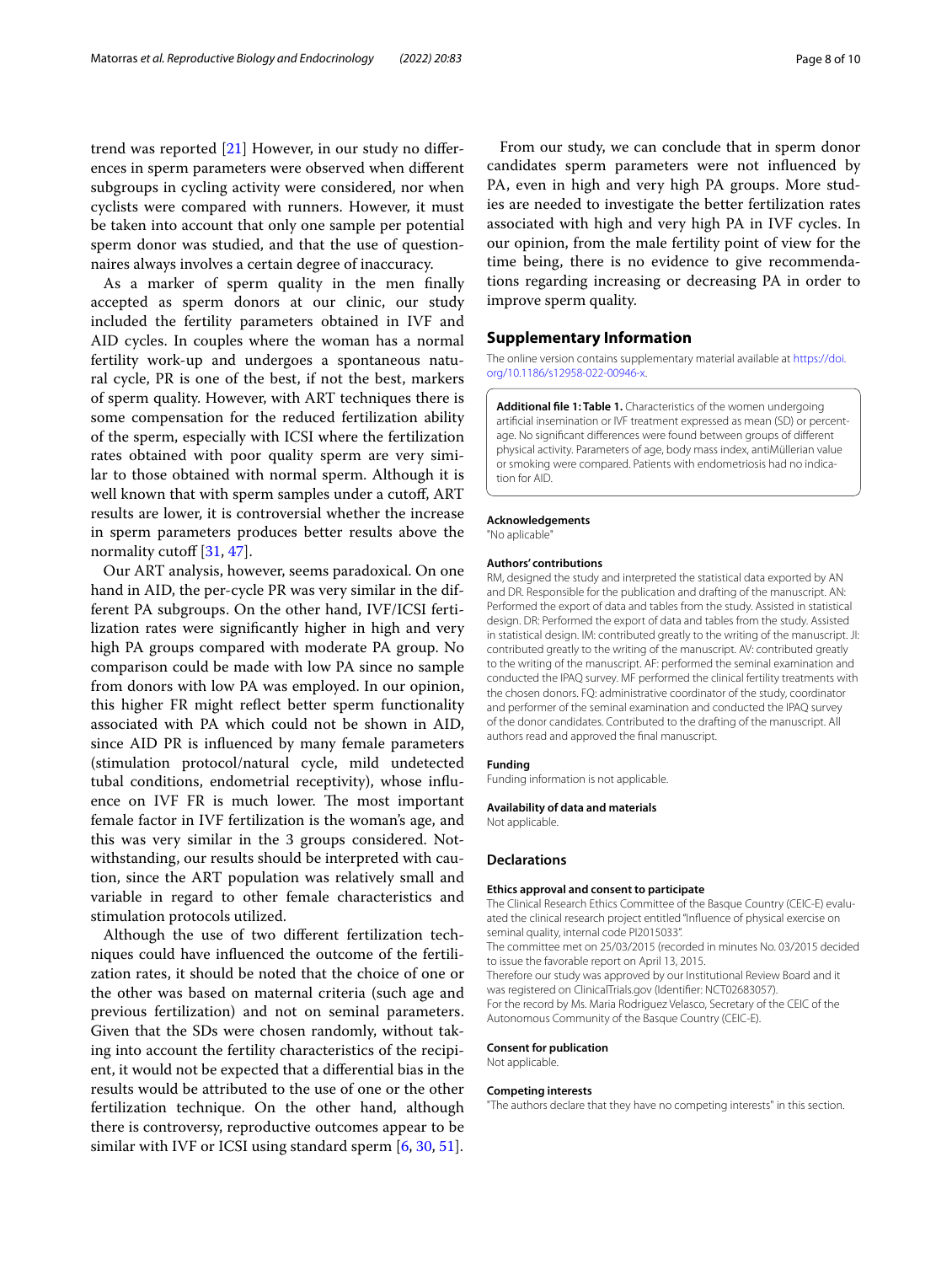#### **Author details**

<sup>1</sup> IVIRMA BILBAO, Lejona, Spain. <sup>2</sup> Obstetrics and Gynecology Department, Department of Medical-Surgical Specialties, Cruces University Hospital, Basque Country University, Baracaldo, Spain. <sup>3</sup> Biocruces Health Research Institute, Baracaldo, Spain. <sup>4</sup>IVI Foundation, Valencia, Spain. <sup>5</sup>Department of Mathematics, Basque Country University, Lejona, Spain. <sup>6</sup>Department of Physiology, Basque Country University, Lejona, Spain.

# Received: 22 November 2021 Accepted: 22 April 2022

#### **References**

- <span id="page-8-26"></span>1. Ács P, Betlehem J, Oláh A, Bergier J, Melczer C, Prémusz V, et al. Measurement of public health benefts of physical activity: validity and reliability study of the international physical activity questionnaire in Hungary. BMC Public Health. 2020;20:1198.
- <span id="page-8-20"></span>2. Ainsworth BE, Haskell WL, Herrmann SD, Meckes N, Bassett DR Jr, Tudor-Locke C, et al. 2011 Compendium of Physical Activities: a second update of codes and MET values. Med Sci Sports Exerc. 2011;43:1575–81.
- <span id="page-8-3"></span>3. Alvarez S. Do some addictions interfere with fertility? Fertil Steril. 2015;103:22–6.
- <span id="page-8-6"></span>4. American College of Obstetricians and Gynecologists (ACOG). Exercise During Pregnancy. 2019. Available: [https://www.acog.org/patientres](https://www.acog.org/patientresources/faqs/pregnancy/exercise-during-pregnancy) [ources/faqs/pregnancy/exercise-during-pregnancy](https://www.acog.org/patientresources/faqs/pregnancy/exercise-during-pregnancy).
- <span id="page-8-34"></span>5. Bujan L, Daudin M, Charlet JP, Thonneau P, Mieusset R. Increase in scrotal temperature in car drivers. Hum Reprod. 2000;15:1355–7.
- <span id="page-8-38"></span>6. Boulet SL, Mehta A, Kissin DM, Warner L, Kawwass JF, Jamieson DJ. Trends in use of and reproductive outcomes associated with intracytoplasmic sperm injection. JAMA. 2015;313:255–63.
- <span id="page-8-32"></span>7. Carlsen E, Swan SH, Petersen JH, Skakkebaek NE. Longitudinal changes in semenparameters in young Danish men from the Copenhagen area. Hum Reprod. 2005;20:942–9.
- <span id="page-8-30"></span>Castilla JA, Alvarez C, Aguilar J, González-Varea C, Gonzalvo MC, Martínez L. Infuence of analytical and biological variation on the clinical interpretation of seminal parameters. Hum Reprod. 2006;21:847–51.
- <span id="page-8-0"></span>9. Chakravarty EF, Hubert HB, Lingala VB, Fries JF. Reduced disability and mortality among aging runners: a 21-year longitudinal study. Arch Intern Med. 2008;168:1638–46.
- <span id="page-8-31"></span>10. Chiu YH, Edifor R, Rosner BA, Nassan FL, Gaskins AJ, Minguez-Alarcon L, et al. What does a single semen sample tell you? Implications for male factor infertility research. Am J Epidemiol. 2017;186:918–26.
- <span id="page-8-4"></span>11. Collins GG, Rossi BV. The impact of lifestyle modifcations, diet, and vitamin supplementation on natural fertility. Fertil Res Pract. 2015;1:11.
- <span id="page-8-18"></span>12. Craig CL, Marshall AL, Sjöström M, Bauman AE, Booth ML, Ainsworth BE, et al. International physical activity questionnaire: 12-country reliability and validity. Med Sci Sports Exerc. 2003;35:1381–95.
- <span id="page-8-36"></span>13. Gaskins AJ, Afeiche MC, Hauser R, Williams PL, Gillman MW, Tanrikut C, et al. Paternal physical and sedentary activities in relation to semen quality and reproductive outcomes among couples from a fertility center. Hum Reprod. 2014;29:2575–82.
- <span id="page-8-12"></span>14. Gebreegziabher Y, Marcos E, McKinon W, Rogers G. Sperm characteristics of endurance trained cyclists. Int J Sports Med. 2004;25:247–51.
- <span id="page-8-17"></span>15. Gharagozloo P, Aitken RJ. The role of sperm oxidative stress in male infertility and the signifcance of oral antioxidant therapy. Hum Reprod. 2011;26:1628–40.
- <span id="page-8-8"></span>16. Gomes M, Freitas MJ, Fardilha M. Physical activity, exercise, and mammalian testis function: emerging preclinical protein biomarker and integrative biology insights. Omi. 2015;19:499–511.
- <span id="page-8-33"></span>17. Gobierno Vasco. Estadísticas sobre juventud. Tasa de obesidad en la población de 15 a 29 años, por sexo y TTHH. 2018 Available: [https://www.](https://www.euskadi.eus/gobierno-vasco/-/estadisticas-sobre-juventud-tasa-de-obesidad-de-la-poblacion-de-15-a-29-anos-por-sexo-y-tthh/) [euskadi.eus/gobierno-vasco/-/estadisticas-sobre-juventud-tasa-de-obesi](https://www.euskadi.eus/gobierno-vasco/-/estadisticas-sobre-juventud-tasa-de-obesidad-de-la-poblacion-de-15-a-29-anos-por-sexo-y-tthh/) [dad-de-la-poblacion-de-15-a-29-anos-por-sexo-y-tthh/](https://www.euskadi.eus/gobierno-vasco/-/estadisticas-sobre-juventud-tasa-de-obesidad-de-la-poblacion-de-15-a-29-anos-por-sexo-y-tthh/)
- <span id="page-8-5"></span>18. Hakimi O, Cameron LC. Efect of exercise on ovulation: a systematic review. Sports Med. 2017;47:1555–67.
- <span id="page-8-1"></span>19. Haskell WL, Lee I-M, Pate RR, Powell KE, Blair SN, Franklin BA, et al. Physical activity and public health: updated recommendation for adults from the American College of Sports Medicine and the American Heart Association. Circulation. 2007;116:1081–93.
- <span id="page-8-7"></span>20. Higuchi M, Cartier LJ, Chen M, Holloszy JO. Superoxide dismutase and catalase in skeletal muscle: adaptive response to exercise. J Gerontol. 1985;40:281–6.
- <span id="page-8-29"></span>21. Ibañez-Perez J, Santos-Zorrozua B, Lopez-Lopez E, Corcostegui B, Gracia-Orad A, Matorras R. Impact of physical activity on semen quality among men from infertile couples. Eur J Obstet Gynecol Reprod Biol. 2019;237:170–4.
- <span id="page-8-19"></span>22. Ibañez-Perez J, Santos-Zorrozua B, Lopez-Lopez E, Matorras R, Garcia-Orad A. An update on the implication of physical activity on semen quality: a systematic review and meta-analysis. Arch Gynecol Obstet 2019;299:901–21.
- <span id="page-8-15"></span>23. International physical activity questionnaire. 2007. Available: [http://www.](http://www.ipaq.ki.se/) [ipaq.ki.se/](http://www.ipaq.ki.se/).
- <span id="page-8-10"></span>24. Jensen TK, Andersson AM, Jørgensen N, Andersen AG, Carlsen E, Petersen JH, et al. Body mass index in relation to semen quality and reproductive hormones among 1,558 Danish men. Fertil Steril. 2004;82:863–70.
- <span id="page-8-11"></span>25. Jensen TK, Gottschau M, Madsen JO, Andersson AM, Lassen TH, Skakkebæk NE, et al. Habitual alcohol consumption associated with reduced semen quality and changes in reproductive hormones; a cross-sectional study among 1221 young Danish men. BMJ Open. 2014;4: e005462.
- <span id="page-8-35"></span>26. Jung A, Schuppe HC. Infuence of genital heat stress on semen quality in humans. Andrologia. 2007;39:203–15.
- <span id="page-8-2"></span>27. Kim SY, Park JH, Lee MY, Oh KS, Shin DW, Shin YC. Physical activity and the prevention of depression: A cohort study. Gen Hosp Psychiatry. 2019;60:90–7.
- <span id="page-8-28"></span>28. Lavie CJ, O'Keefe JH, Sallis RE. Exercise and the heart-the harm of too little and too much. Curr Sports Med Rep. 2015;14:104–9.
- <span id="page-8-27"></span>29. Lear SA, Hu W, Rangarajan S, Gasevic D, Leong D, Iqbal R, et al. The efect of physical activity on mortality and cardiovascular disease in 130 000 people from 17 high-income, middle-income, and low-income countries: the PURE study. Lancet. 2017;390:2643–54.
- <span id="page-8-39"></span>30. Luna M, Bigelow C, Duke M, et al. Should ICSI be recommended routinely in patients with 4 or fewer oocytes retrieved? J Assist Reprod Genet. 2011;28:911–5.
- <span id="page-8-37"></span>31. Lu Y-H, Gao H-J, Li B-J, Zheng Y-M, Ye Y-H, Qian Y-L, et al. Diferent sperm sources and parameters can infuence intracytoplasmic sperm injection outcomes before embryo implantation. J Zhejiang Univ-SCI B. 2012;13:1–10.
- <span id="page-8-13"></span>32. Maleki BH, Tartibian B. High-intensity exercise training for improving reproductive function in infertile patients: a randomized controlled trial. J Obstet Gynaecol Canada. 2017;39:545–58.
- <span id="page-8-14"></span>33. Maleki BH, Tartibian B. Long-term low-to-intensive cycling training: impact on semen parameters and seminal cytokines. Clin J Sport Me. 2015;25:535–40.
- <span id="page-8-24"></span>34. Matorras R, Corcóstegui B, Esteban J, Ramón O, Prieto B, Expósito A, et al. Fertility in women with minimal endometriosis compared with normal women was assessed by means of a donor insemination program in unstimulated cycles. Am J Obstet Gynecol. 2010;203(345):e1-6.
- <span id="page-8-22"></span>35. Matorras R, Gorostiaga A, Diez J, Corcóstegui B, Pijoan JI, Ramón O, Rodríguez-Escudero FJ. Intrauterine insemination with frozen sperm increases pregnancy rates in donor insemination cycles under gonadotropin stimulation. Fertil Steril. 1996;65:620–5.
- <span id="page-8-16"></span>36. Matorras R, Pérez-Sanz J, Corcóstegui B, Pérez-Ruiz I, Malaina I, Quevedo S, et al. Efect of vitamin E administered to men in infertile couples on sperm and assisted reproduction outcomes: a double-blind randomized study. Fertil Steril Reports. 2020;1:219–26.
- <span id="page-8-25"></span>37. Matorras R, Quevedo S, Corral B, Prieto B, Exposito A, Mendoza R, et al. Proteomic pattern of implantative human endometrial fuid in in vitro fertilization cycles. Arch Gynecol Obstet. 2018;297:1577–86.
- <span id="page-8-23"></span>38. Matorras R, Recio V, Corcóstegui B, Rodríguez-Escudero FJ. Recombinant human FSH versus highly purifed urinary FSH: a randomized study in intrauterine insemination with husbands' spermatozoa. Hum Reprod. 2000;15:1231–4.
- <span id="page-8-9"></span>39. Matos B, Howl J, Ferreira R, Fardilha M. Exploring the efect of exercise training on testicular function. Eur J Appl Physiol. 2019;119:1–8.
- <span id="page-8-21"></span>40. Menkveld R, Wong WY, Lombard CJ, Wetzels AM, Thomas CM, Merkus HM, Steegers-Theunissen RP. Semen parameters, including WHO and strict criteria morphology, in a fertile and subfertile population: an effort towards standardization of in-vivo thresholds. Hum Reprod. 2001;16:1165–71.